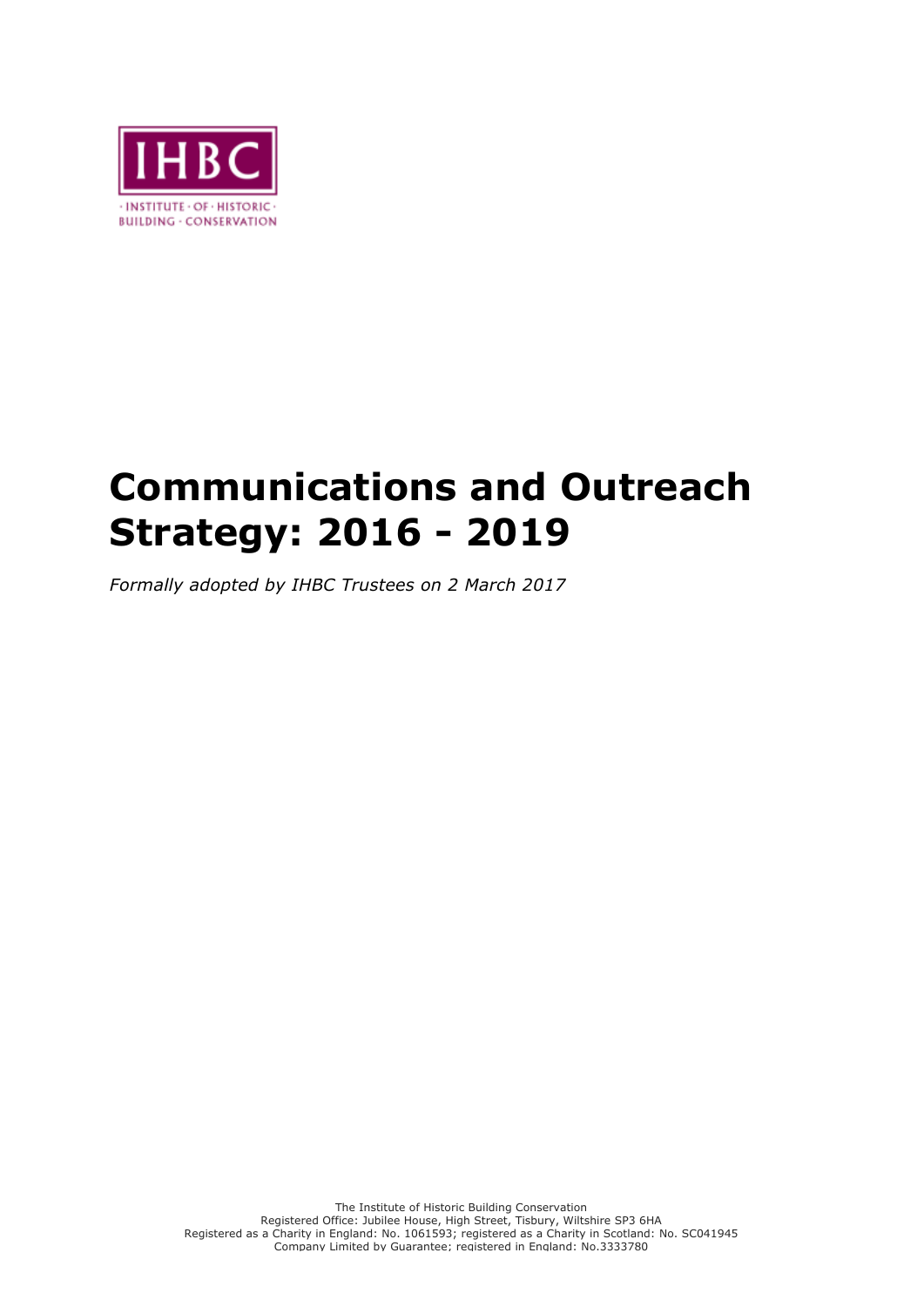# **Introduction**

This communications strategy has been developed to support the Institute's work, including member support, external influencing, and promoting conservation professional practice and skills. The strategy is for internal use, to guide the IHBC's systems and operations.

The strategy is in two parts. Part 1 comprises five strategic aims for communications and outreach. Part 2 comprises actions to achieve these.

The strategy is internal to the IHBC, but the aims and actions targets a range of audiences, including:

**Professional Members:** IHBC is a professional body, providing support to members, ensuring professional standards and promoting the interests of the profession.

**National Government:** A key part of the IHBC's work is in seeking to influence legislation, policy, and programmes.

**Local Government:** Raising awareness of the importance of professional teams with heritage skills is a key part of IHBC's work.

**National Organisations:** IHBC has links to and works with numerous other national bodies, including other professional bodies and membership organisations.

**Community Groups:** Community organisations are increasingly involved in planning for their area, directly delivering heritage projects and taking on heritage assets. Professionals have a role in supporting such bodies and achieving good outcomes.

**Developers and Property Owners:** Understanding the role of heritage specialists will help developers and property owners to employ the necessary professional skills.

**Heritage Bodies:** Part of the IHBC's role is explaining to national bodies the scope of building conservation professional practice, and seeking to ensure that their programmes and material are based on such understanding.

The Communications and Outreach Committee will monitor progress on fulfilling the aims and achieving the actions in this strategy.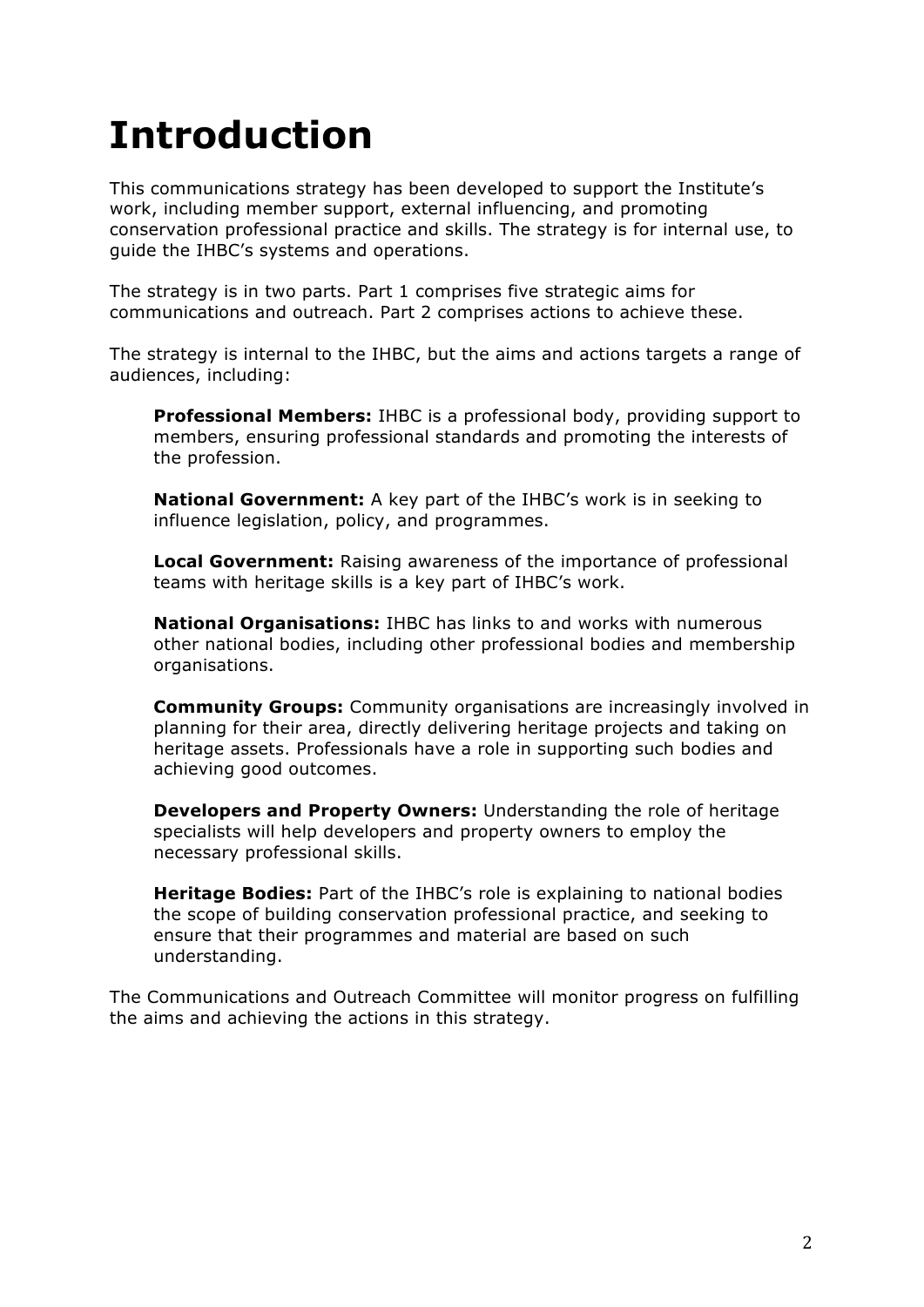# **Part 1: Strategic Principles**

### **1.1 Professional Practice**

#### **Promote understanding of the scope of professional practice.**

Promote understanding of professional practice as a multi-disciplinary, cross-sector activity, taking place against a wide social, economic and environmental context.

### **1.2 Value of the IHBC as a Professional Body**

#### **Promote the value of IHBC membership**

Promote the IHBC as a respected professional body, including through application of IHBC competencies and the professional code of conduct.

### **1.3 Heritage Values**

#### **Raise awareness of the values and benefits of heritage.**

Challenge misconceptions of heritage as a barrier to growth and promote understanding of the social, economic and environmental values of heritage, as an essential part of professional practice.

### **1.4 Promoting Conservation Skills**

#### **Promote awareness of the value of professional skills in building conservation.**

Promote awareness of the need to employ heritage specialists from the right professional disciplines for conservation work. Encourage local authorities to maintain skilled teams.

### **1.5 Influencing**

#### **Seeking to influence policy, legislation and programmes**

Promote recognition of the values of heritage and principles of good conservation to UK, national and local governments, national bodies and others involved in building conservation.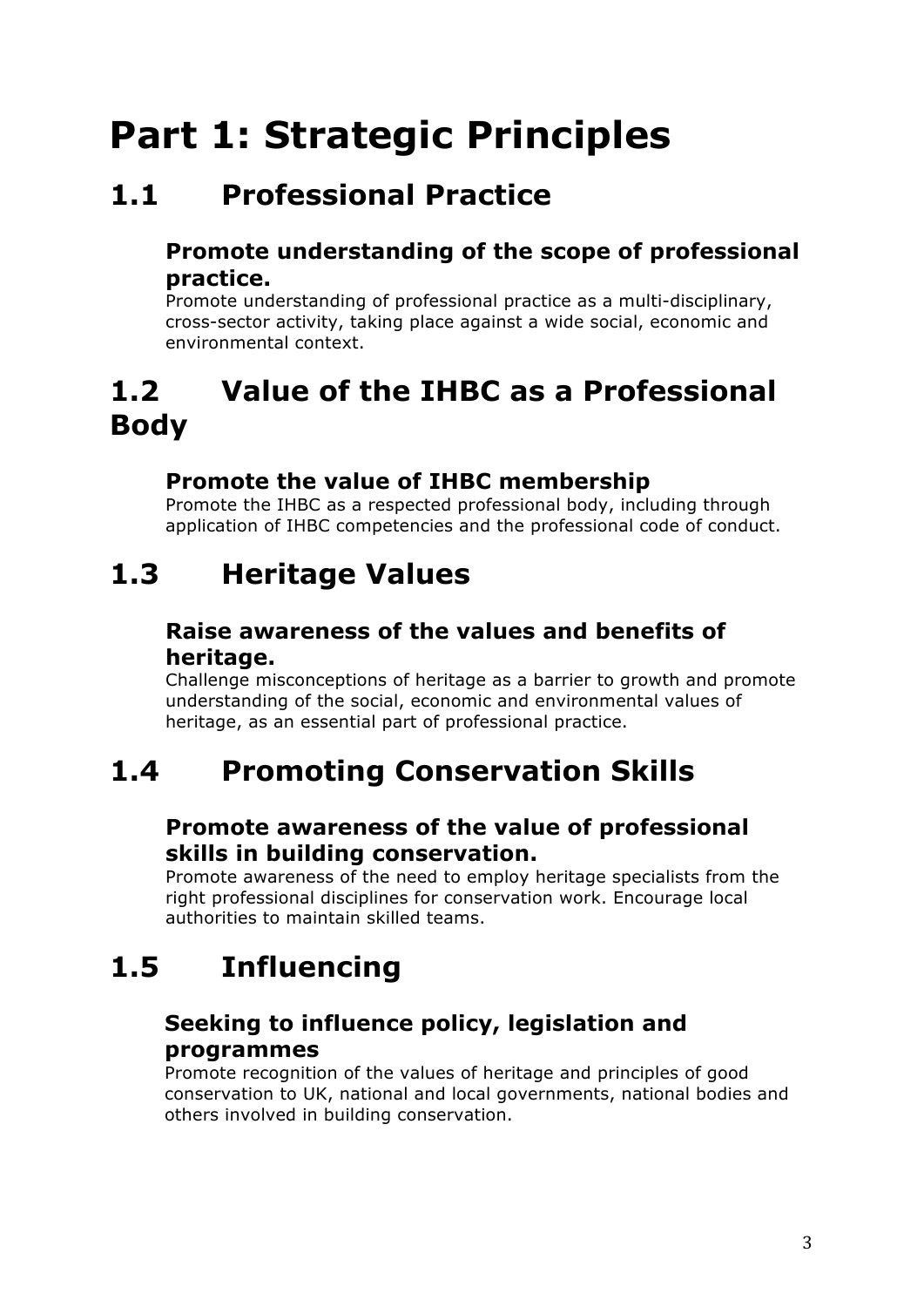# **Part 2: Delivery**

The strategic principles above will be achieved by the following actions:

### **2.1 Professional Membership**

#### **IHBC Competencies**

IHBC's professional membership competencies define the value of membership. There is no need to revise the competencies; they remain fit-for purpose. However, the explanatory text supporting each competency should be updated from time-to-time, to recognise changes in the nature of professional practice (for example by recognising the relevance of heritage to health, sustainability and community empowerment.).

This includes considering the implications for professional practice and skills development arising from local government spending constraints, the Localism Act and associated Government programmes, including the expanding role of communities in scrutiny, direct planning for their area, community-led economic development, community-led development, asset transfer and other community action.

### **2.2 Member Support**

#### **Member feedback**

Use Survey Monkey to gauge the opinions of members on different issues, building on the survey carried out early in 2016. Use feedback forms from national and regional conferences and events as a means to continuing improvement.

#### **Training and events**

To ensure maximum relevance and benefit of IHBC events:

- Put in place mechanisms to ensure the subject of the annual school focuses on current and relevant practice issues (for example housing, growth).
- Seek to focus training events and articles on competencies where the membership is weakest (for example, finance and economics).
- Continue to develop and deliver projects, programmes and events to develop building conservation skills and support networking and knowledge exchange.

#### **Materials**

To support members:

• Develop concise, accessible and clear guidance, tools and materials to support members in professional practice and people seeking to join the IHBC (including reviewing existing materials).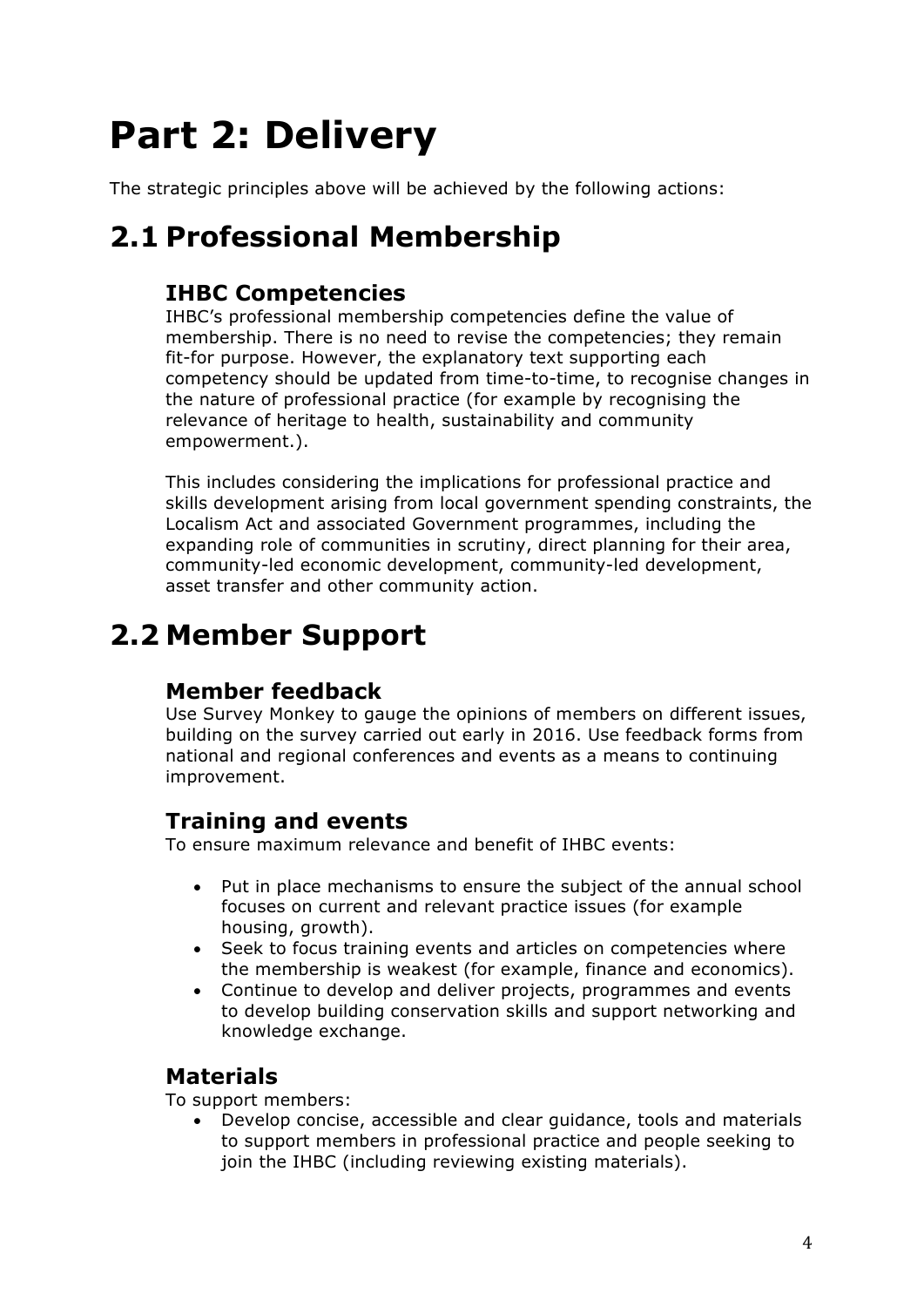- Ensure and monitor that our own publications reflect the IHBC's view of professional practice and give equal emphasis to the eight competencies.
- Prepare guide to conservation professional practice with the Historic Towns & Villages Forum, setting out the wide scope of professional practice. The guide is to be informed by recent digital media survey.
- Review IHBC materials to ensure they are clear, concise and accessible.

#### **Digital and Social Media**

Digital and social media is of key importance to delivering this strategies aims, including:

- Develop the web site to give concise, clear messages, especially on home page.
- Refresh the web site (at least every 5 years).
- Continue with IHBC's successful social media and News blog.

### **2.3 Policy, Research and Influencing**

#### **Benchmarking - IHBC Competencies**

The competencies should be used explicitly as a benchmark against which to consider our response to programmes, initiatives, consultations, white papers, select committees, guidance and policies developed by heritage bodies and Governments.

#### **Policy**

Create internal procedures to link publicity with policy and consultations activities (e.g. press releases on consultation responses). Develop concise and clear core scripts for key areas of policy. This will help to provide clarity and consistency in influencing and communications activities and create a shift from a reactive to more proactive approach.

#### **Promotion of conservation**

Seek to promote conservation, through research, advocacy and partnering with compatible organisations. It is especially important to develop evidence and promote awareness of the positive economic benefits of conservation.

#### **Research**

Seek opportunities to undertake and publish research into the economic, social and environmental values of heritage, in particular to demonstrate how heritage supports innovation, enterprise and growth. Continue the periodic research on conservation specialist provision in local authorities.

#### **Parliamentary Reception**

Examine the costs and benefits of holding an IHBC Parliamentary reception.